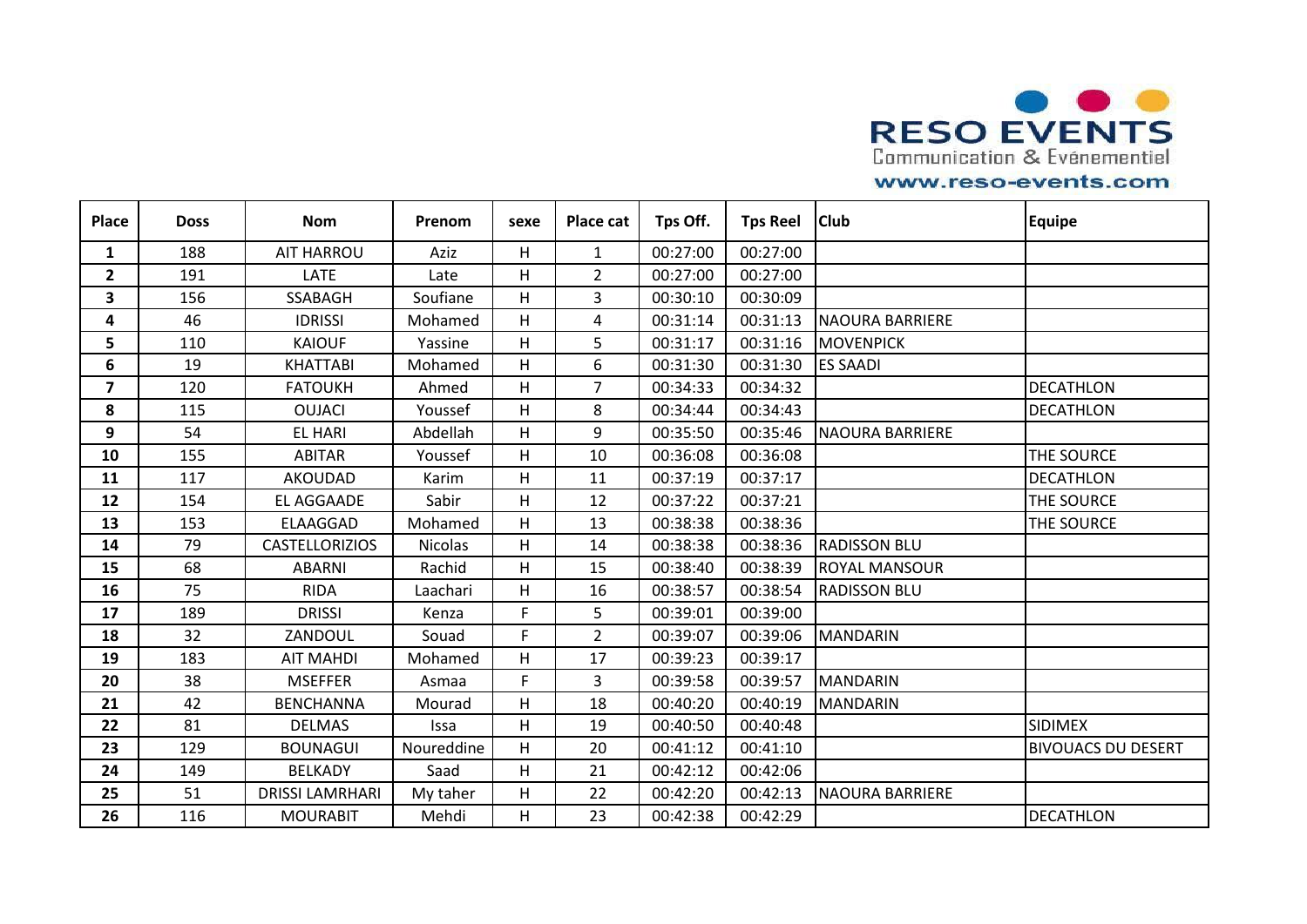

| <b>Place</b> | <b>Doss</b> | <b>Nom</b>         | Prenom         | sexe | Place cat      | Tps Off. | <b>Tps Reel</b> | <b>Club</b>              | <b>Equipe</b>             |
|--------------|-------------|--------------------|----------------|------|----------------|----------|-----------------|--------------------------|---------------------------|
| 27           | 161         | EL HASSOUNI        | Saad           | Η    | 24             | 00:42:40 | 00:42:34        |                          |                           |
| 28           | 182         | <b>EZ ZOHAYRY</b>  | El hossain     | H.   | 25             | 00:43:30 | 00:43:20        |                          |                           |
| 29           | 83          | EL MOUTAOUAKIL     | Amine          | Η    | 26             | 00:43:51 | 00:43:51        |                          | <b>SIDIMEX</b>            |
| 30           | 144         | SAFOUANE           | Ayoub          | Η    | 27             | 00:44:42 | 00:44:42        | <b>MOVENPICK</b>         |                           |
| 31           | 22          | <b>FAUCHER</b>     | Adrien         | H    | 28             | 00:45:11 | 00:45:03        | <b>ES SAADI</b>          |                           |
| 32           | 121         | <b>CHAKROUNE</b>   | Abderrahmane   | H    | 29             | 00:45:59 | 00:45:47        |                          |                           |
| 33           | 27          | <b>BOUIDOUKANE</b> | <b>Driss</b>   | Η    | 30             | 00:46:09 | 00:46:07        | <b>SELMAN</b>            |                           |
| 34           | 49          | QARNAOUI           | Tareg          | Η    | 31             | 00:46:13 | 00:46:07        | <b>NAOURA BARRIERE</b>   |                           |
| 35           | 124         | EL OUADEGHRI       | Fatima         | F.   | 4              | 00:46:25 | 00:46:17        |                          |                           |
| 36           | 189         | <b>DRISSI</b>      | Kenza          | F.   | 5              | 00:46:25 | 00:46:24        |                          |                           |
| 37           | 41          | <b>FARSANI</b>     | Fatiha         | F.   | 6              | 00:46:42 | 00:46:40        | <b>MANDARIN</b>          |                           |
| 38           | 151         | <b>HOFFMANN</b>    | Lucie          | F.   | $\overline{7}$ | 00:46:42 | 00:46:31        |                          |                           |
| 39           | 165         | <b>CARLICCHI</b>   | <b>Nicolas</b> | Η    | 32             | 00:46:48 | 00:46:45        |                          |                           |
| 40           | 118         | <b>EL KOTBI</b>    | Mohsen         | Η    | 33             | 00:46:51 | 00:46:42        |                          | <b>DECATHLON</b>          |
| 41           | 184         | <b>EL BAROUDI</b>  | Othman         | H.   | 34             | 00:46:53 | 00:46:41        |                          |                           |
| 42           | 139         | <b>FAGDI</b>       | Omar           | н    | 35             | 00:48:01 | 00:47:59        | <b>MOVENPICK</b>         |                           |
| 43           | 159         | <b>ASTAIB</b>      | Abdelmalk      | Η    | 36             | 00:48:58 | 00:48:42        |                          |                           |
| 44           | 103         | IKRAMELLAH         | Fatiha         | F.   | 8              | 00:49:31 | 00:49:24        | LES JARDINS DE LA MEDINA |                           |
| 45           | 168         | LAARIOU            | Alaa eddine    | H.   | 37             | 00:49:54 | 00:49:42        |                          |                           |
| 46           | 173         | <b>HNAM</b>        | Mohamed        | н    | 38             | 00:50:00 | 00:49:45        |                          |                           |
| 47           | 179         | EL JAZOULI         | Saumia         | F.   | 9              | 00:50:08 | 00:49:55        |                          |                           |
| 48           | 128         | <b>MHIDA</b>       | Zakaria        | H    | 39             | 00:50:09 | 00:49:58        |                          | <b>BIVOUACS DU DESERT</b> |
| 49           | 53          | <b>SOFI</b>        | Abdelilah      | н    | 40             | 00:50:20 | 00:50:18        | <b>NAOURA BARRIERE</b>   |                           |
| 50           | 37          | <b>MOUATASSIM</b>  | Youssra        | F.   | 10             | 00:51:23 | 00:51:21        | <b>MANDARIN</b>          |                           |
| 51           | 157         | <b>TRINI</b>       | Younes         | H    | 41             | 00:51:25 | 00:51:24        |                          |                           |
| 52           | 55          | <b>IDAHMED</b>     | Moussa         | н    | 42             | 00:51:28 | 00:51:27        | <b>NAOURA BARRIERE</b>   |                           |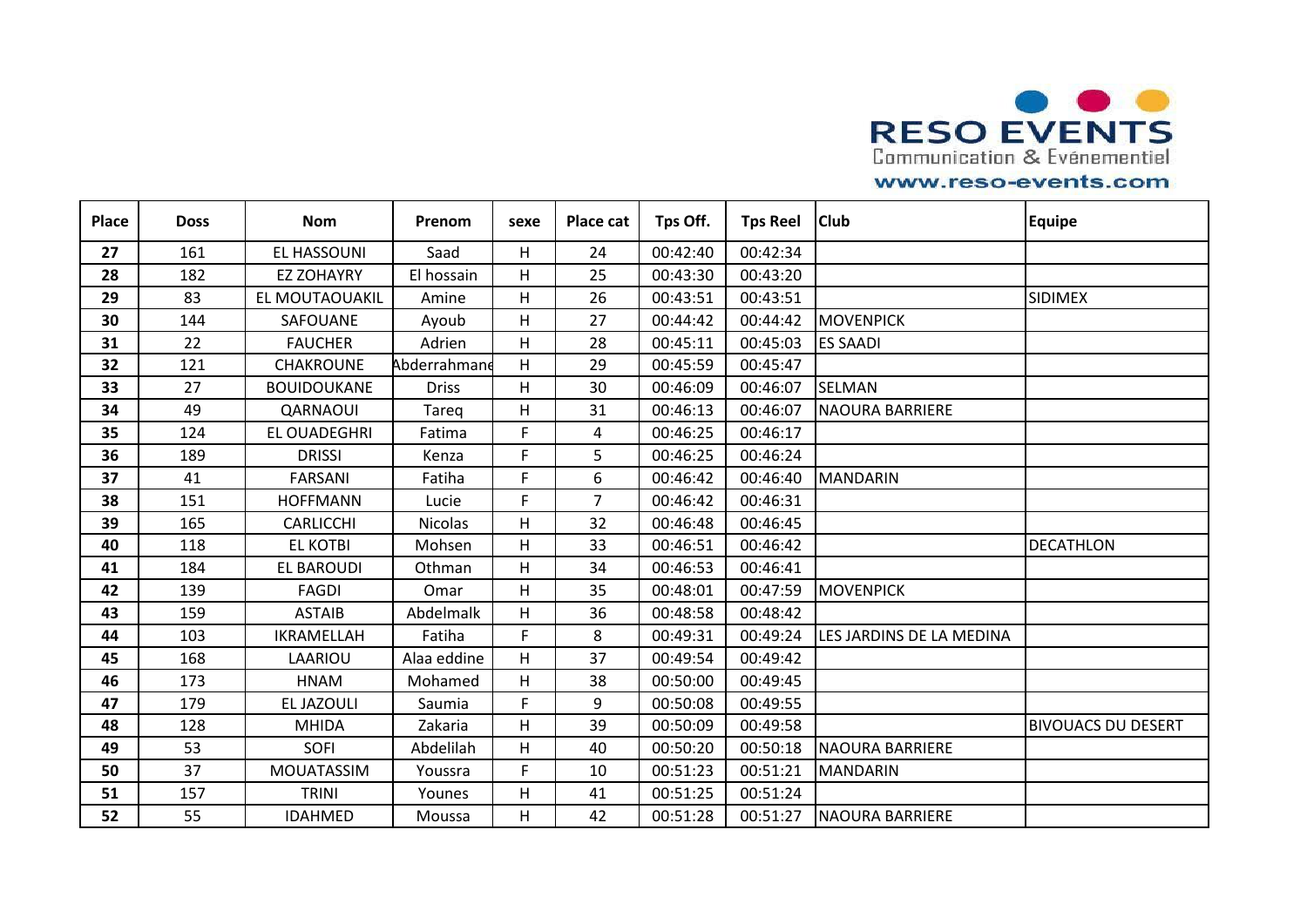

| <b>Place</b> | <b>Doss</b>    | <b>Nom</b>          | Prenom       | sexe | Place cat | Tps Off. | <b>Tps Reel</b> | <b>Club</b>            | <b>Equipe</b>             |
|--------------|----------------|---------------------|--------------|------|-----------|----------|-----------------|------------------------|---------------------------|
| 53           | 119            | <b>KIBOUCH</b>      | Houda        | F.   | 11        | 00:51:57 | 00:51:48        |                        | <b>DECATHLON</b>          |
| 54           | 113            | <b>MANSOURI</b>     | My ahmed     | H.   | 43        | 00:52:02 | 00:52:01        | <b>MOVENPICK</b>       |                           |
| 55           | 146            | LEMAISTRE           | Francoise    | F.   | 12        | 00:52:22 | 00:52:16        |                        |                           |
| 56           | 73             | <b>ABOULFAIDA</b>   | Mohamed      | Η    | 44        | 00:52:46 | 00:52:39        |                        |                           |
| 57           | $\overline{7}$ | <b>ELABRIDI</b>     | Jamila       | F.   | 13        | 00:53:01 | 00:52:47        | <b>SOFITEL</b>         |                           |
| 58           | 31             | <b>OUHASSOU</b>     | Fatima zahra | F.   | 14        | 00:53:08 | 00:53:08        | MANDARIN               |                           |
| 59           | 174            | <b>ELHARCH</b>      | Mustapha     | Η    | 45        | 00:53:45 | 00:53:35        |                        |                           |
| 60           | 12             | RHARMILI            | Aida         | F.   | 15        | 00:53:54 | 00:53:43        | <b>SOFITEL</b>         |                           |
| 61           | 107            | ZEKRAOUI            | Hicham       | Η    | 46        | 00:54:06 | 00:54:03        | <b>MOVENPICK</b>       |                           |
| 62           | 134            | <b>LACHGUER</b>     | Rachid       | Η    | 47        | 00:54:29 | 00:54:24        | <b>MOVENPICK</b>       |                           |
| 63           | 69             | <b>BIGUA</b>        | Rachid       | Η    | 48        | 00:54:38 | 00:54:32        | <b>ROYAL MANSOUR</b>   |                           |
| 64           | 23             | <b>LEFEVRE</b>      | Guillaume    | H.   | 49        | 00:54:45 | 00:54:36        | <b>ES SAADI</b>        |                           |
| 65           | 152            | <b>ACHIR</b>        | Adil         | Η    | 50        | 00:54:56 | 00:54:37        |                        | <b>BIVOUACS DU DESERT</b> |
| 66           | 127            | <b>SKIRIBA</b>      | Wahid        | Η    | 51        | 00:55:02 | 00:54:44        |                        | <b>BIVOUACS DU DESERT</b> |
| 67           | 177            | <b>BOUGADR</b>      | Abdelaziz    | H.   | 52        | 00:55:03 | 00:54:48        |                        |                           |
| 68           | $\mathbf{1}$   | <b>BENCHEKROUN</b>  | Younes       | Η    | 53        | 00:55:44 | 00:55:39        |                        |                           |
| 69           | 84             | DI ALTOBRANDO       | Cinzia       | Η    | 54        | 00:55:44 | 00:55:36        |                        |                           |
| 70           | 111            | EL MADBOUH          | Khalid       | Η    | 55        | 00:55:47 | 00:55:39        | <b>MOVENPICK</b>       |                           |
| 71           | 171            | <b>FAIROUSSE</b>    | Khdija       | F.   | 16        | 00:56:33 | 00:56:22        |                        |                           |
| 72           | 180            | <b>EL KARNIGHI</b>  | Mohamed      | Η    | 56        | 00:56:34 | 00:56:20        |                        |                           |
| 73           | 72             | SAHDAOUI            | Zouheir      | H    | 57        | 00:56:37 | 00:56:24        |                        |                           |
| 74           | 164            | CARLICCHI           | Gilles       | H    | 58        | 00:56:44 | 00:56:37        |                        |                           |
| 75           | 166            | <b>MARIE ASTRID</b> | Carlicchi    | F.   | 17        | 00:56:49 | 00:56:42        |                        |                           |
| 76           | 48             | LATIF               | Abdelkader   | Η    | 59        | 00:57:07 | 00:57:04        | <b>NAOURA BARRIERE</b> |                           |
| 77           | 143            | <b>MIKDAM</b>       | Halima       | F.   | 18        | 00:57:07 | 00:57:06        | <b>MOVENPICK</b>       |                           |
| 78           | 50             | <b>MZYOUD</b>       | Yassine      | Η    | 60        | 00:57:08 | 00:57:06        | <b>NAOURA BARRIERE</b> |                           |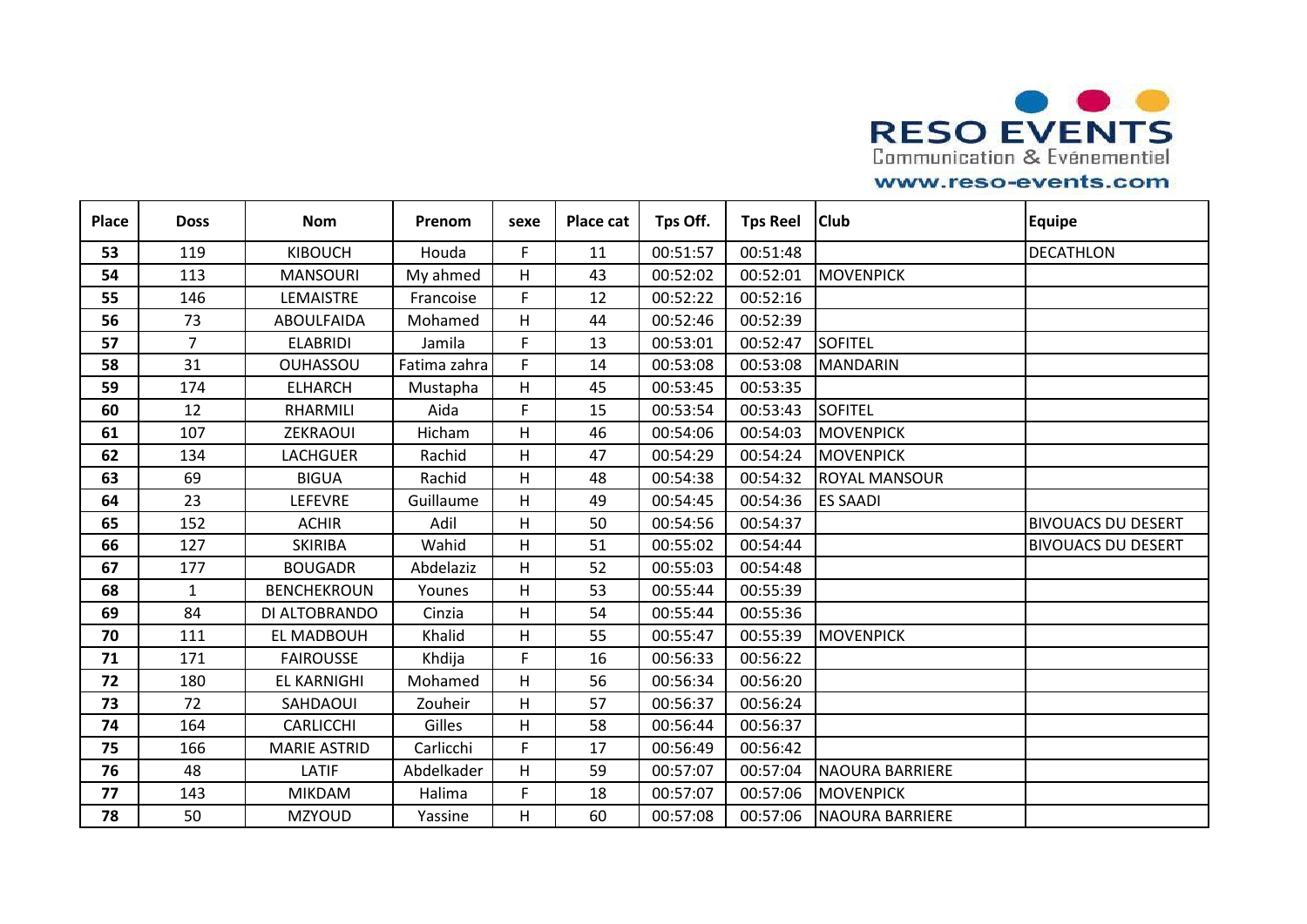

| <b>Place</b> | <b>Doss</b> | <b>Nom</b>        | Prenom       | sexe | Place cat | Tps Off. | <b>Tps Reel</b> | <b>Club</b>              | <b>Equipe</b>    |
|--------------|-------------|-------------------|--------------|------|-----------|----------|-----------------|--------------------------|------------------|
| 79           | 47          | <b>MZIOUQ</b>     | Anas         | Η    | 61        | 00:57:27 | 00:57:23        | <b>NAOURA BARRIERE</b>   |                  |
| 80           | 122         | <b>ADNANE</b>     | Hasnaa       | F.   | 19        | 00:57:31 | 00:57:18        |                          |                  |
| 81           | 44          | <b>IFLOUS</b>     | Amine        | Η    | 62        | 00:57:47 | 00:57:42        | <b>MANDARIN</b>          |                  |
| 82           | 34          | ADIASSINE         | Essaid       | Η    | 63        | 00:57:53 | 00:57:49        | <b>MANDARIN</b>          |                  |
| 83           | 33          | <b>DARIAOUI</b>   | Soukaina     | F.   | 20        | 00:57:54 | 00:57:51        | <b>MANDARIN</b>          |                  |
| 84           | 86          | <b>CHATRIEUX</b>  | Noreen       | F.   | 21        | 00:58:15 | 00:58:04        |                          |                  |
| 85           | 106         | AIT ABD           | Ghita        | F.   | 22        | 00:58:59 | 00:58:56        | LES JARDINS DE LA MEDINA |                  |
| 86           | 114         | RHIZLANE          | Samira       | F.   | 23        | 01:00:47 | 01:00:37        |                          | <b>DECATHLON</b> |
| 87           | 76          | <b>NASSIRI</b>    | lohamed yass | H    | 64        | 01:00:48 | 01:00:44        | <b>RADISSON BLU</b>      |                  |
| 88           | 25          | <b>DELLAR</b>     | Gwendolyn    | F.   | 24        | 01:02:10 | 01:01:53        |                          |                  |
| 89           | 24          | SEBRAOUI          | Kamal        | Η    | 65        | 01:02:10 | 01:01:53        |                          |                  |
| 90           | 160         | <b>BZIBAZ</b>     | Mostafa      | H    | 66        | 01:02:22 | 01:00:45        |                          |                  |
| 91           | 26          | LAGHRARI          | Salwa        | F.   | 25        | 01:03:17 | 01:03:08        |                          |                  |
| 92           | 21          | <b>BLANCHARD</b>  | Alexa        | F.   | 26        | 01:03:30 | 01:03:24        | <b>ES SAADI</b>          |                  |
| 93           | 123         | <b>KHOUIMI</b>    | Ahmed        | H    | 67        | 01:03:47 | 01:03:37        |                          |                  |
| 94           | 220         | <b>KHOAIMI</b>    | Rajaa        | F.   | 27        | 01:03:48 | 01:03:48        |                          |                  |
| 95           | 187         | CHERKAOUIA        | Affifa       | F.   | 28        | 01:03:50 | 01:03:36        |                          |                  |
| 96           | 185         | <b>BENTALEB</b>   | Waffa        | F.   | 29        | 01:03:51 | 01:03:43        |                          |                  |
| 97           | 176         | <b>BEZZAA</b>     | Sarra        | F.   | 30        | 01:04:17 | 01:04:05        |                          |                  |
| 98           | 136         | <b>NAMOLSI</b>    | <b>Driss</b> | Η    | 68        | 01:04:18 | 01:04:14        | <b>MOVENPICK</b>         |                  |
| 99           | 133         | <b>LOUBNA</b>     | Rahmoun      | F.   | 31        | 01:04:30 | 01:04:29        |                          |                  |
| 100          | 20          | LAMOTHE           | Celine       | F.   | 32        | 01:06:18 | 01:06:11        | <b>ES SAADI</b>          |                  |
| 101          | 77          | <b>OUBASSOU</b>   | Rachid       | н    | 69        | 01:06:30 | 01:06:27        | <b>RADISSON BLU</b>      |                  |
| 102          | 150         | <b>IGOZOUL</b>    | Fatima       | F.   | 33        | 01:07:25 | 01:07:18        |                          |                  |
| 103          | 100         | <b>BENHAMMOU</b>  | Amina        | F.   | 34        | 01:08:26 | 01:08:18        | LES JARDINS DE LA MEDINA |                  |
| 104          | 91          | <b>EL KHETTAR</b> | Soraya       | F.   | 35        | 01:09:27 | 01:09:12        |                          |                  |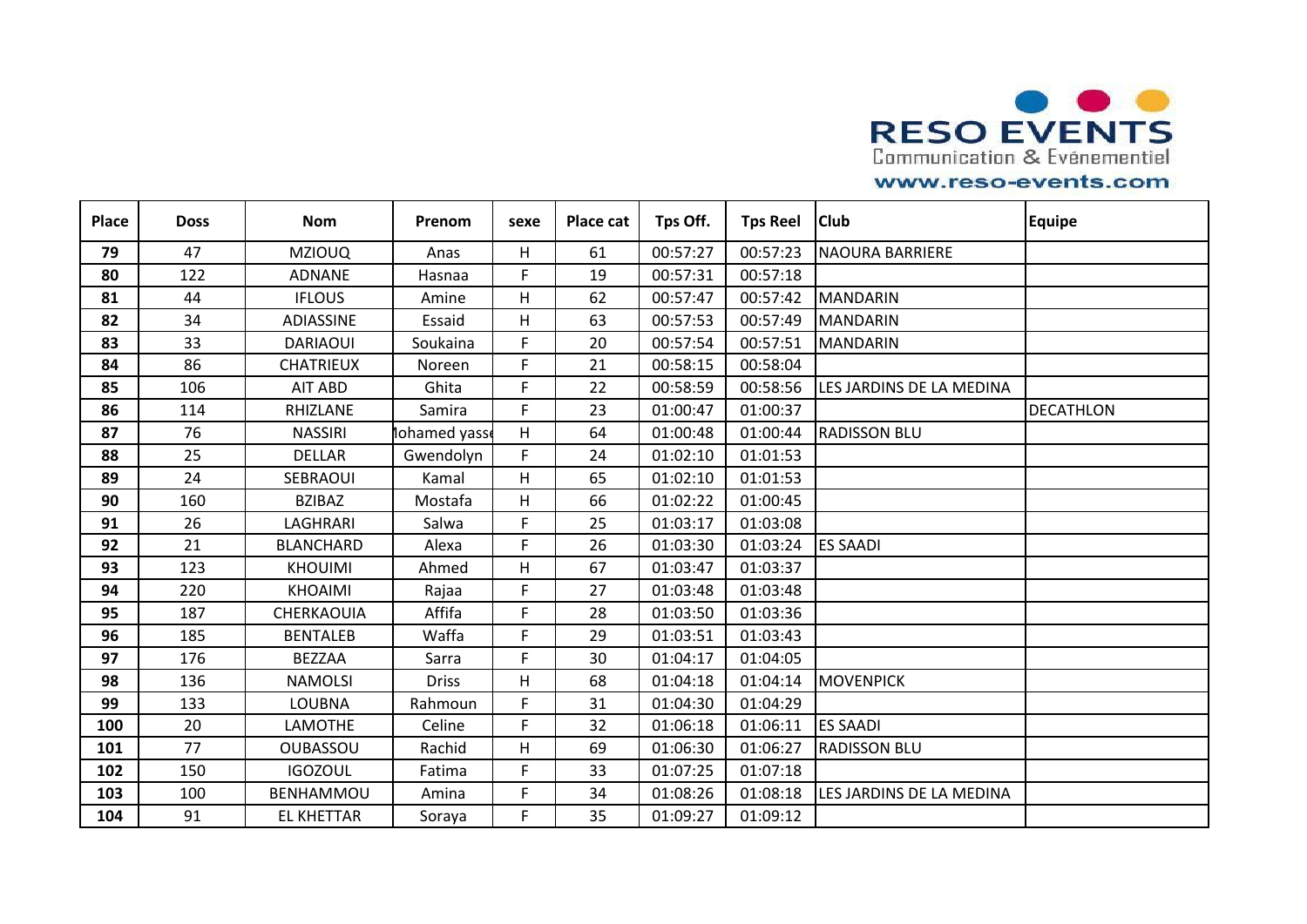

| <b>Place</b> | <b>Doss</b> | <b>Nom</b>            | Prenom      | sexe | Place cat | Tps Off. | <b>Tps Reel</b> | <b>Club</b>              | <b>Equipe</b> |
|--------------|-------------|-----------------------|-------------|------|-----------|----------|-----------------|--------------------------|---------------|
| 105          | 130         | <b>RODRIGUEZ</b>      | Lisa        | F.   | 36        | 01:09:28 | 01:09:15        |                          |               |
| 106          | 90          | <b>AZIMA</b>          | Mounir      | H.   | 70        | 01:09:37 | 01:09:22        |                          |               |
| 107          | 85          | <b>MEUCCI</b>         | Jean paul   | H    | 71        | 01:09:39 | 01:09:30        |                          |               |
| 108          | 137         | <b>MAWLOUD</b>        | Khalid      | Η    | 72        | 01:11:25 | 01:11:18        | <b>MOVENPICK</b>         |               |
| 109          | 35          | <b>MOUDALI</b>        | Ouafa       | F.   | 37        | 01:12:06 | 01:12:03        | <b>MANDARIN</b>          |               |
| 110          | 39          | SELMOUNI              | Karima      | F.   | 38        | 01:12:48 | 01:12:44        | <b>MANDARIN</b>          |               |
| 111          | 170         | SOUMIM                | Salma       | F.   | 39        | 01:12:49 | 01:12:39        |                          |               |
| 112          | 13          | <b>BELMOUSLIH</b>     | El khanssa  | F.   | 40        | 01:12:53 | 01:12:40        | <b>SOFITEL</b>           |               |
| 113          | 74          | SARIH                 | Imane       | F.   | 41        | 01:16:05 | 01:15:56        |                          |               |
| 114          | 92          | <b>ZYAT</b>           | <b>Ines</b> | F.   | 42        | 01:16:06 | 01:16:02        |                          |               |
| 115          | 62          | <b>TIJANI</b>         | Imane       | F.   | 43        | 01:16:25 | 01:16:19        | ROYAL MANSOUR            |               |
| 116          | 99          | <b>BATTAHI</b>        | Smail       | H    | 73        | 01:16:26 | 01:16:20        | LES JARDINS DE LA MEDINA |               |
| 117          | 97          | <b>AJAANOUNE</b>      | Fatiha      | F.   | 44        | 01:16:34 | 01:16:25        | LES JARDINS DE LA MEDINA |               |
| 118          | 78          | <b>CASTELLORIZIOS</b> | Fabrice     | Η    | 74        | 01:16:40 | 01:16:35        | <b>RADISSON BLU</b>      |               |
| 119          | 167         | <b>EZZATBI</b>        | Hanane      | F.   | 45        | 01:16:52 | 01:16:37        |                          |               |
| 120          | 181         | ELOUALLADI            | Amina       | F.   | 46        | 01:16:55 | 01:16:44        |                          |               |
| 121          | 98          | <b>EL GHANJAOUI</b>   | Karima      | F.   | 47        | 01:17:09 | 01:17:04        | LES JARDINS DE LA MEDINA |               |
| 122          | 60          | <b>KHAMLICHI</b>      | Kenza       | F.   | 48        | 01:17:09 | 01:17:05        | <b>ROYAL MANSOUR</b>     |               |
| 123          | 64          | <b>LAHBABI</b>        | Amina       | F.   | 49        | 01:17:10 | 01:17:06        | <b>ROYAL MANSOUR</b>     |               |
| 124          | 57          | <b>HAMDARI</b>        | Sara        | F.   | 50        | 01:17:15 | 01:17:12        | <b>ROYAL MANSOUR</b>     |               |
| 125          | 105         | <b>OUZATE</b>         | Nezha       | F.   | 51        | 01:18:13 | 01:18:09        | LES JARDINS DE LA MEDINA |               |
| 126          | 104         | AIT ABD               | Jad         | H    | 75        | 01:18:14 | 01:18:09        | LES JARDINS DE LA MEDINA |               |
| 127          | 96          | <b>AKROUD</b>         | Ghilaine    | F.   | 52        | 01:18:28 | 01:18:22        | LES JARDINS DE LA MEDINA |               |
| 128          | 172         | <b>HANANE</b>         | Aissouni    | F.   | 53        | 01:20:00 | 01:19:42        |                          |               |
| 129          | 178         | <b>JANATI IDRISSI</b> | Omar        | H    | 76        | 01:20:01 | 01:19:47        |                          |               |
| 130          | 175         | <b>AKHROUF</b>        | Fatima      | F.   | 54        | 01:20:02 | 01:19:42        |                          |               |